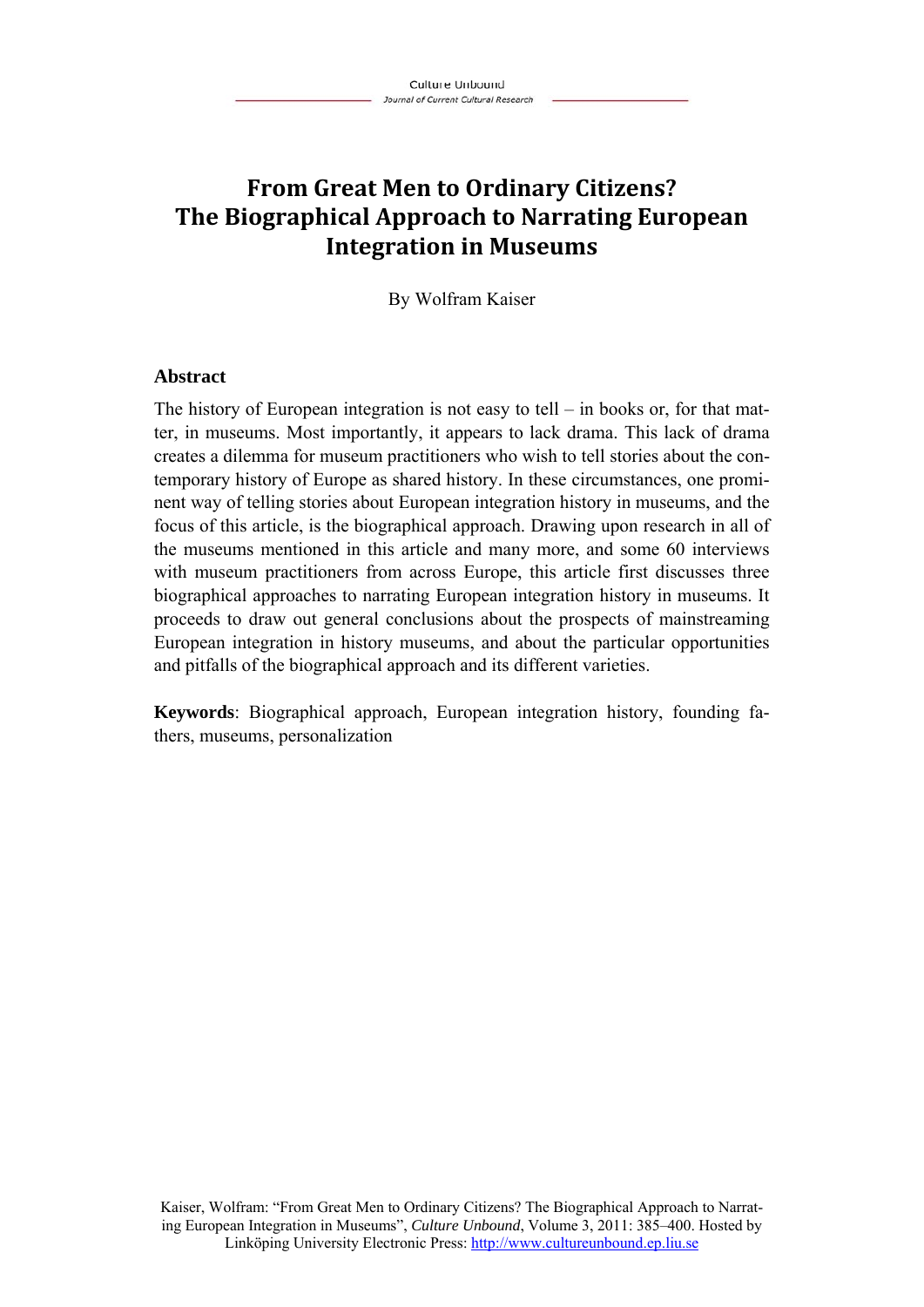## **From Great Men to Ordinary Citizens?**

The history of European integration is not easy to tell  $-$  in books or, for that matter, in museums. Most importantly, it appears to lack drama. At first sight at least, it seems like a story of tedious negotiations by men in grey suits (and only recently, some women) striking compromises, very often with no immediately obvious direct relevance to the citizens of the present-day European Union (EU); discussions and negotiations, moreover, which take place in a highly complex institutional setting that is incomprehensible to most citizens and that appears to lack transparency and responsiveness to their everyday needs. Most traditional national historical narratives, in contrast, are full of glamorous leaders and drama. Flamboyant nationalists like Giuseppe Garibaldi and Lajos Kossuth caught the imagination of millions. With their allegedly superior statecraft, great statesmen like Otto von Bismarck or Winston Churchill built nation-states or protected them from external threats. For the sake of the nation, moreover, patriotic volunteers died heroic deaths in wars of independence or unification. True, much of this drama may have been 'imagined' to create and mould new 'communities' (Anderson 1983). However, from this imagination resulted powerful myths of nations and of their past (e.g. Berger  $&$  Lorenz 2010). These myths have helped shape collective memory, and they have penetrated museums as prime sites of cultural self-representation (Boswell & Evans 1999).

The apparent lack of flamboyant leaders and of drama in the history of European integration after World War II creates a dilemma for museum practitioners who wish to tell stories about the contemporary history of Europe as shared history. Narratives of shared history now often encompass stories about the experiences of migrant workers and cultural exchanges, for example. However, they also somehow have to address the historical evolution of the present-day EU and its growing role in shaping politics and policy-making across Europe. After all, even though it is not always obvious to its citizens, the EU actually does have a farreaching impact on their everyday lives and even on those of people in countries like Norway or Turkey that are associated with it through arrangements like the European Economic Area or association treaties.

Post-war European integration increasingly features as a subsidiary theme in many national, regional and thematic museums, especially in the 'core Europe' of the founding member states of the EU. In these museums, the greater interest in addressing European integration history in one form or another mainly results from a strong recent trend in history museums in large parts of Western Europe in particular. Here, museum practitioners have been increasingly working to transnationalize their museum narratives in an age of Europeanization and globalization, and to break down, rather than project and confirm, national historical myths. They are doing this for professional reasons, especially to align their museum narratives with recent historical research that has emphasized transnational and pluralistic perspectives on history; for practical reasons, especially to make their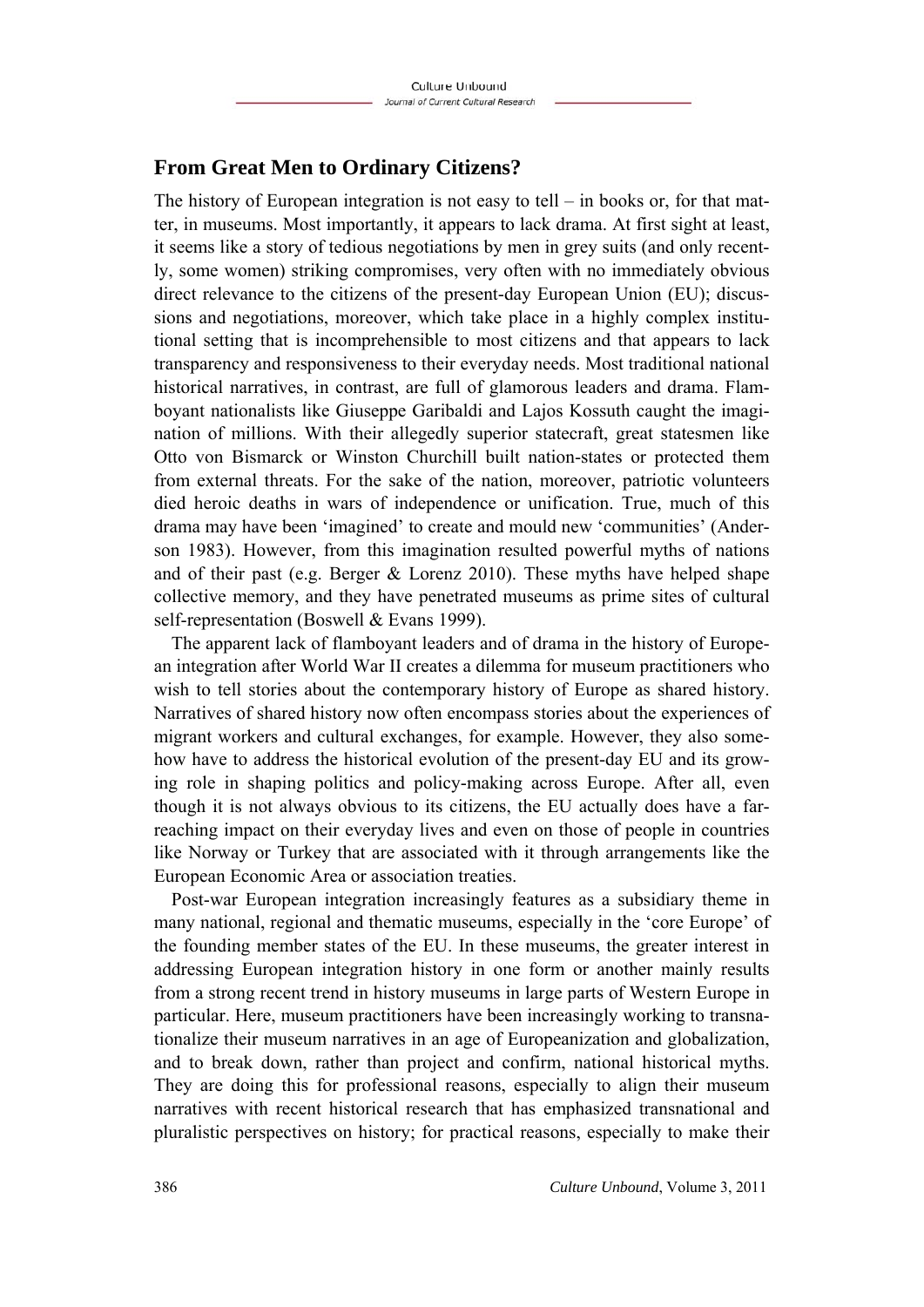museums more accessible to a greater variety of visitors including foreign tourists; and sometimes also for normative reasons, to counteract populist nationalist political parties that often demand a return to exclusionary nineteenth century myths of the nation, normally in opposition to 'foreigners' and 'Europe' (Mazé 2008; Kaiser, Krankenhagen & Poehls 2012, chapter 4).

In contrast to these national, regional and thematic museums, the history of European integration is at the heart of the different plans for creating a museum of European (integration) history. They include, most importantly, the project of the European Parliament (EP) for a House of European History (HEH) to be opened in Brussels in 2014 – a museum to be devoted entirely to twentieth century European history, especially the history of the present-day EU. The theme of European integration history was also the focus of the temporary exhibition *C'est notre histoire* which was on show in Brussels in 2007-8 and in Wroclaw in 2009 (Kaiser & Krankenhagen 2010); and it features prominently in the combined memory sites and museums devoted to four of the so-called founding fathers of the EU: Jean Monnet in Houjarray near Paris, Robert Schuman in Scy-Chazelles near Metz, Konrad Adenauer in Rhöndorf near Bonn and Alcide De Gasperi in Pieve Tesino near Trento.

Different museums employ a variety of strategies for telling different stories about the history of European integration broadly speaking (Kaiser, Krankenhagen & Poehls 2012, chapter 6). Thus, post-war integration is sometimes narrated as a peace project that has brought an end to internecine conflict in Europe; as the institutionalization of 'unity in diversity' creating purposeful organized cooperation while also protecting the cultural diversity of nations and regions against hegemonic threats from within; or as the careful construction of a set of institutions promoting a new form of European constitutional patriotism embedded in a community of values.

Another prominent way of telling stories about European integration history in museums, and the focus of this article, is the biographical approach. Conceptually, we can identify two dimensions of this approach, although they become amalgamated in museums: first, the inclusion in exhibitions of individual Europeans as crafting the present-day EU and participating in integrating Europe; and secondly, the use of the biographical approach drawing upon objects and testimonies as a narrative strategy for engaging visitors and communicating particular messages about the benefits of European integration and the EU.

In this article, I argue that we can distinguish three modes of the biographical approach: first, the founding fathers myth with its focus on prominent politicians who played a key role in the origins of post-war continental western European integration; secondly, more or less strategically selected testimonies of Europeans, who are not prominent, but who are particularly active participants in integration in their professional or private lives; and thirdly, encouraging visitors to become active participants in narrating European integration history by employing oral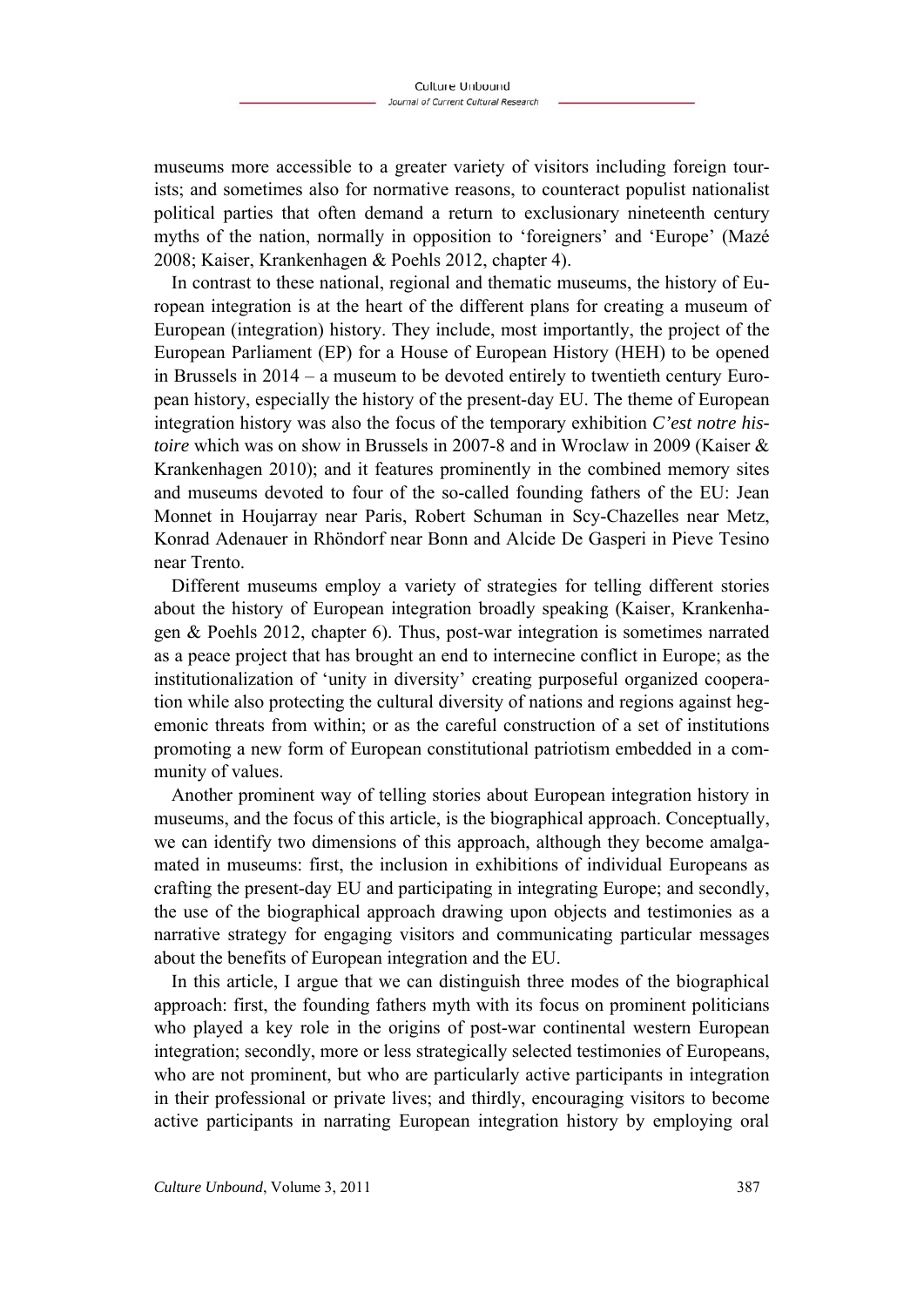history methods and creating opportunities for them to contribute their personal stories of what we might call 'lived integration'. This last approach allows for narrative pluralism. It may also be the most attractive for visitors. However, it might create a dilemma for initiators and organizers of normatively driven museum projects like the Musée de l'Europe and the HEH in Brussels who wish to represent European integration as a project with a coherent historical evolution and clear objectives for the future.

Drawing upon research in all of the museums mentioned in this article and many more, and some 60 interviews with museum practitioners from across Europe, I first discuss these three biographical approaches. I then draw some general conclusions about the prospects of mainstreaming European integration in history museums and about the particular opportunities and pitfalls of the biographical approach and its different varieties.

## **The Founding Fathers: Narrative of European Idealism**

The narrative, or myth, of the founding fathers was not invented by museums. It was originally inspired by the American example, where the founding fathers myth is at the core of the prevailing master-narrative about the birth of a nation in the eighteenth century. This particular narrative of the origins of European integration has actually become embedded over several decades in the political rhetoric of institutional and societal actors in the EU who have used it to create their own traditions. This is true, for example, of the European People's Party (EPP) which has drawn upon the heritage of the likes of Robert Schuman, the French Prime Minister and foreign minister, Konrad Adenauer, the first West German chancellor, and Alcide De Gasperi, the Prime Minister of Italy, to protect its prointegration core beliefs across many enlargements of the EU and the EPP itself (Kaiser 2007).

The temporary exhibition *C'est notre histoire!* took up the founding fathers myth in its first large room devoted to the creation of the European Coal and Steel Community (ECSC) in 1951-2 (Tempora 2007, 37-44).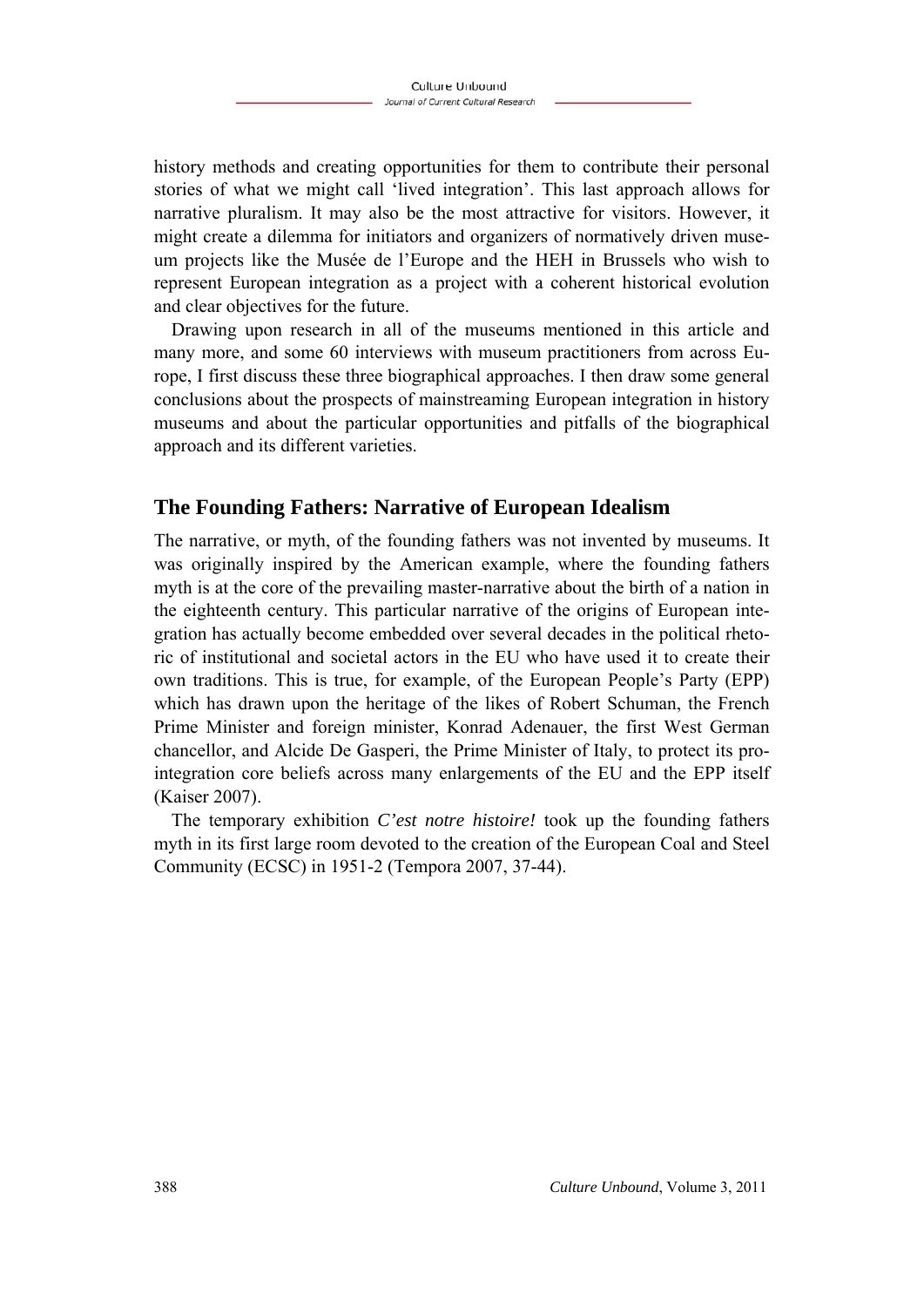

Creating the present-day European Union: C'est notre histoire!, Wroclaw/Poland, 2009 © Wolfram Kaiser

This room, which was structured with beams that looked as if they were made of steel, contained seven cases. Each case was devoted to one politician, with at least one politician per founding member state. The curators exclusively used objects to tell their stories about these founding fathers: busts, photos showing the protagonists at treaty signing ceremonies, their autobiographies in print or musical records with their speeches and, most importantly, objects taken from their everyday lives. These latter included, for example, a pair of glasses from Paul-Henri Spaak, the Belgian foreign minister, Jean Monnet's walking stick, Robert Schuman's passport and Konrad Adenauer's watering can from his rose garden. *C'est notre histoire!* used neither film nor radio footage of the founding fathers in the room that dealt with the creation of the ECSC. It also made no attempt to construct a chronological narrative. Instead, it continued with a room with a large table designed to look like a setting for intergovernmental negotiations in the EU, where visitors could obtain information about select aspects of the EU's evolution, institutions, and policies.

The four museums of founding fathers are very different institutions of a mixed character. In different ways, they combine the politicians' renovated private houses as sites of memory with museums and various educational programmes, especially for youngsters. Interestingly, with the exception of Houjarray, which is owned by the EP, these museums originally focused much more on the regional and national political roles of their protagonists. This is especially true of Rhöndorf and the first West German chancellor, as historiographical and museum narratives of post-war western German history have increasingly adopted Arnulf Baring's notion, 'In the beginning was Adenauer' (Baring 1982). It is only more recently that the founding fathers institutions have begun to strengthen significantly the European dimension of their narratives. They now work together in a loosely

*Culture Unbound*, Volume 3, 2011 389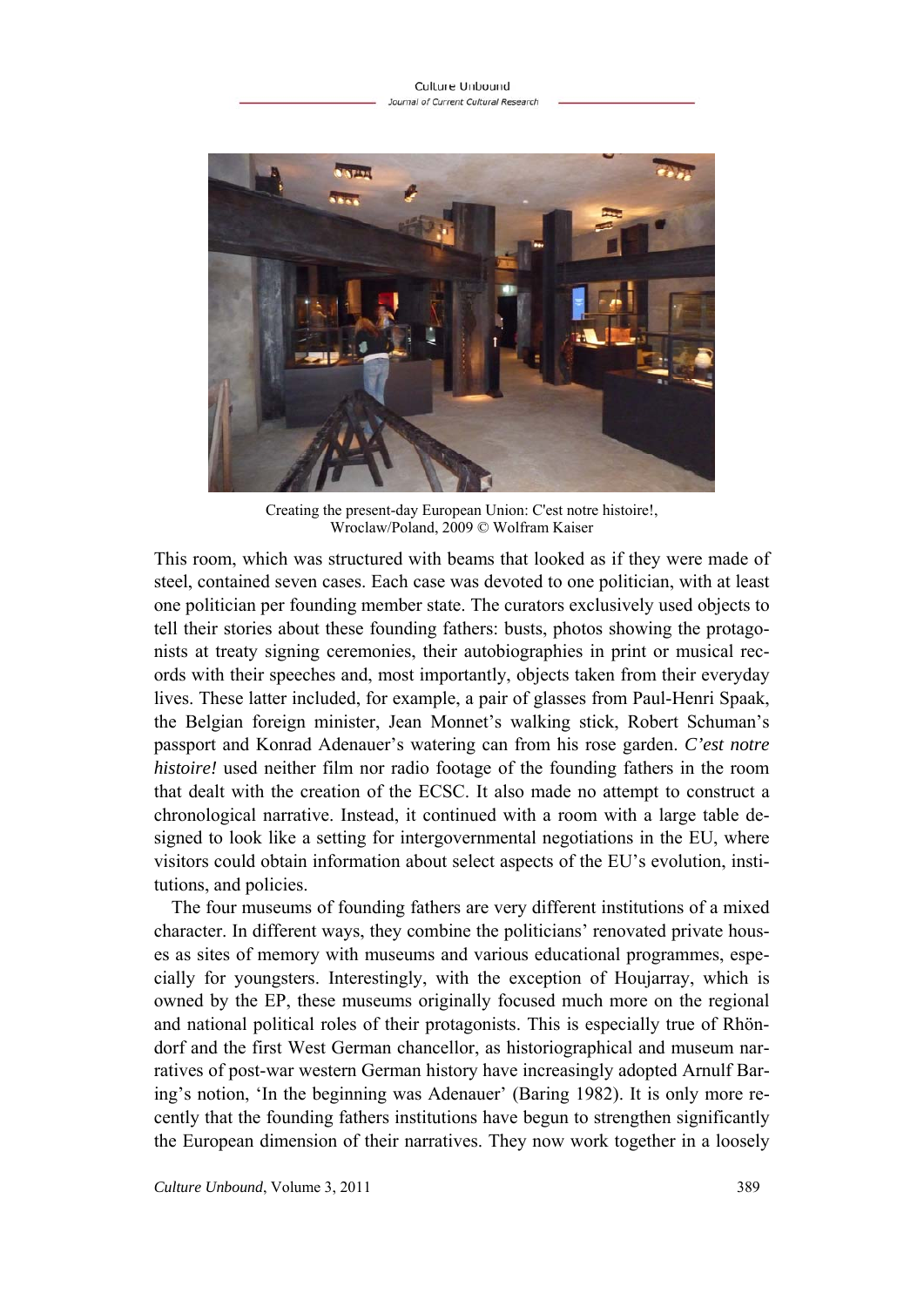organized network with some joint academic and museum events and publicity. This cooperation has clearly reinforced the ongoing European reshaping of their established narratives. More recently, the four institutions have actually developed plans for organized 'transnational trips' – especially for youngsters and pensioners – from one museum to the next. In an analogy with a famous Catholic pilgrimage, they have characteristically called this voyage the 'Camino de Santiago of the European integration process'.<sup>1</sup>

Despite the great differences among these different museums and exhibitions and their objectives, three related characteristics of their founding fathers narratives stand out. First, they focus on the politicians' private lives and their identities – in the words of *C'est notre histoire!* – as *pater familias*. In Rhöndorf, for example, Adenauer with his many children and grandchildren forms the central feature of the private house as a memory site. In the case of Schuman, who was not married, his fervent Catholic beliefs and very simple private life are emphasized, suggesting that he devoted all of his energies and resources to helping others. In fact, the chapel with Schuman's remains, the European flag and the flags of the 27 EU member-states highlights the sacral character of the site. The Monnet house, in turn, shows the leading French official as the head of a transnational network among Europeanists who worked tirelessly for reconciliation and integration. Making no attempt at a realistic reconstruction of the house's interior, the organizers have placed telephones from the early post-war period everywhere in the building, thus emphasizing Monnet's identity as a networker connecting influential leaders across borders.



Networking Europe: Monnet's living room, Maison Monnet, Houjarray/Paris © Wolfram Kaiser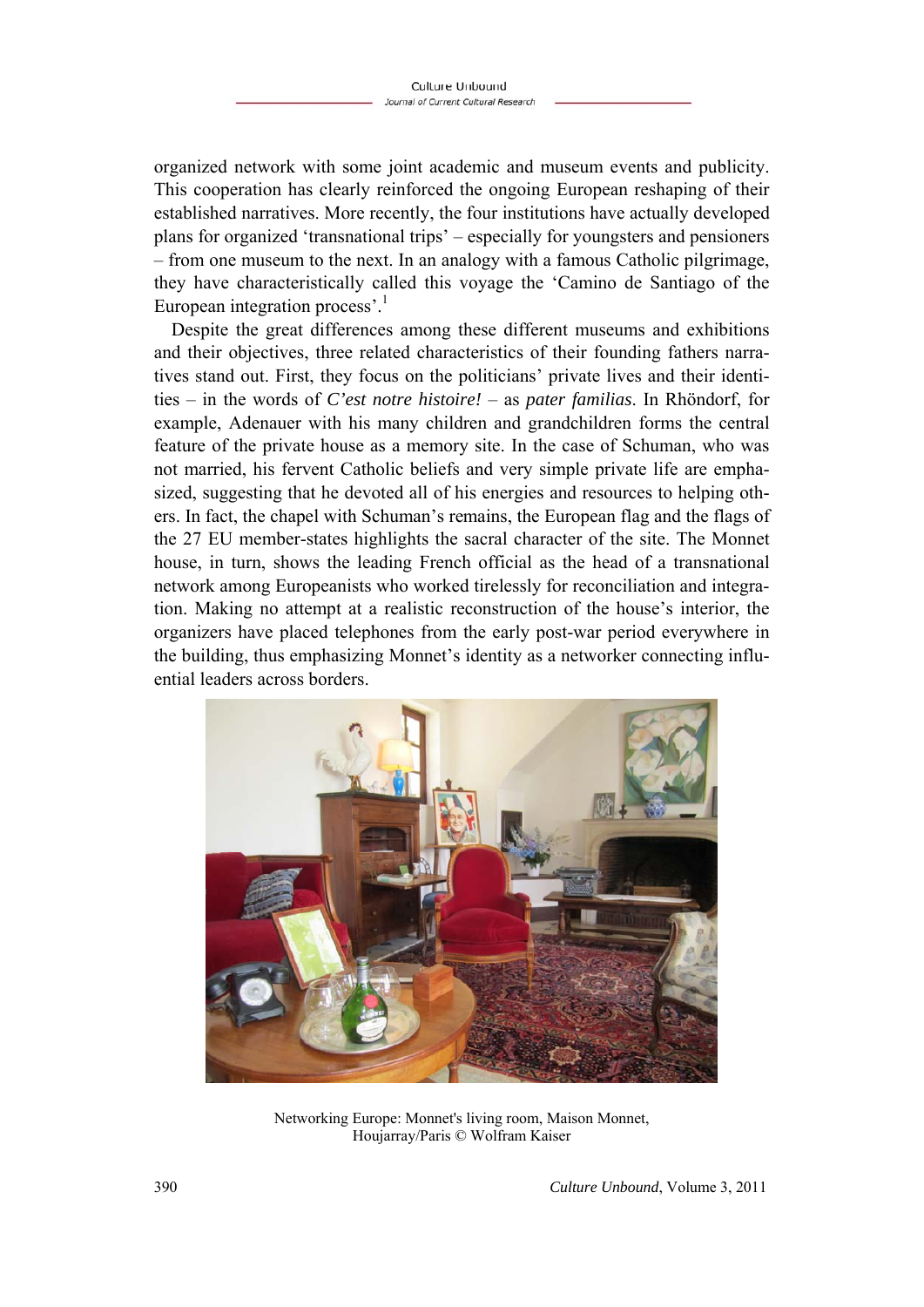As the exhibition catalogue of *C'est notre histoire*! claims (Tempora 2007: 38), these politicians (with the exception of Monnet, who was a leading French civil servant) also 'governed their own country' like 'family fathers' – likewise, they wisely created European institutions to serve the interests of all citizens.

Secondly, the narratives of the founding fathers heavily de-politicize their protagonists' actions. The catalogue of *C'est notre histoire* only mentions in passing that 'the majority of them were Christian democrats or liberals, in addition there was one social democrat' (Tempora 2007: 38). Yet the geographical scope, the institutional design and the ideological orientation of European integration were of course heavily contested in the early post-war period. Adenauer and De Gasperi in particular used their policies of western integration to fight the socialists in domestic politics (Kaiser 2007). At the same time, criticism of the 'core Europe' of the six founding member states as dominated by conservative and Catholic forces was widespread among northern European social democrats, especially in Sweden (e.g. af Malmborg 1994). None of this strong contestation features anywhere in the founding fathers narratives. This is just as true of the first concept of the HEH expert group submitted to the EP in December 2008 (Sachverständigenausschuss 2008) as it is of existing museums and exhibitions, where the founding fathers are presented as a family without friction. To paraphrase the German Emperor William II at the start of World War I, the founding fathers – or so it seems – no longer knew any political parties, but only Europe.

Finally, the founding fathers narrative also heavily de-nationalizes their protagonists' upbringing and orientation. Thus, the museum in Pieve Tesino emphasizes De Gasperi's fluent German and his role as a Catholic deputy in the Austrian *Reichsrat* parliament in Vienna until 1918. It also opposes rather boldly the nineteenth-century liberal-nationalist *Risorgimento* myth, which is still pervasive in Italian collective memory, concerning the universal desire of all 'Italians' to become united in one (liberal) nation-state. Instead, it stresses how few people (around 700) from the almost entirely Italian-speaking Trentino region, which was one of three parts of the historical Tyrol, actually moved across the border to fight for this Italian state when Italy declared war on Austria-Hungary in 1915. Similarly, the museum in Scy-Chazelles makes a point of stressing Schuman's 'anchrage germanique', his fluent German, education at German language universities and the influence of Rhenish social Catholicism on his political beliefs. All of this is historically true and was in fact the main reason for aggressive attacks on him especially by communists and Gaullists during the Fourth Republic (Poidevin 1986). In the museum at Scy-Chazelles, Schuman's transnational and intercultural socialization actually appears as an asset in the attempt to rebuild Europe and institutionalize reconciliation after World War II.

By re-emphasizing the transnational and intercultural dimensions, however, the museum narratives of the founding fathers also write the importance of interests out of the history of European integration altogether – interests that are usually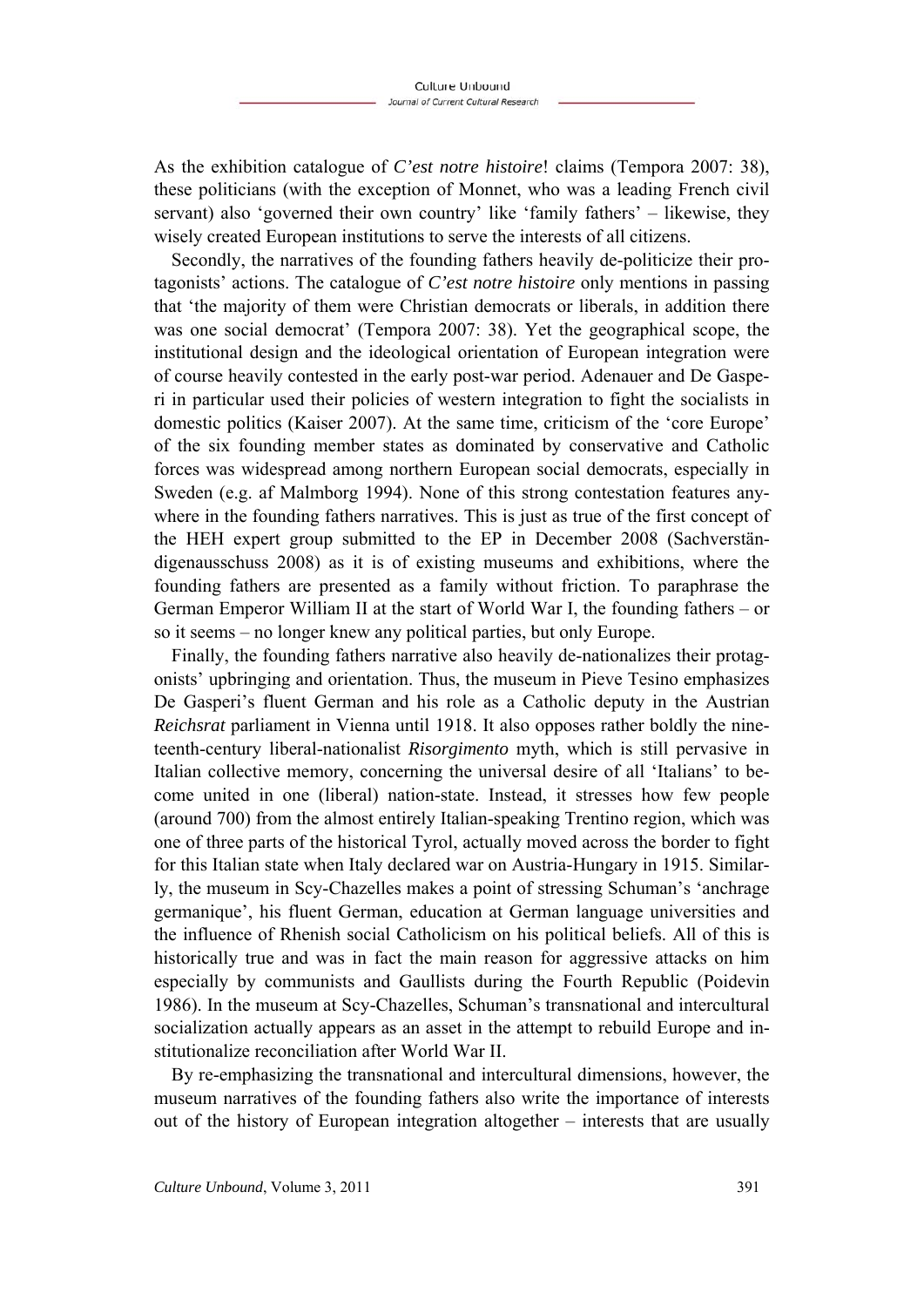rhetorically claimed to be of a 'national' character although they may be those of particular social and economic groups extending – in many cases – across borders. This is true, for example, of the origins of Monnet's proposal for a European community in coal and steel. The concrete plan, which he submitted to Schuman in the spring of 1950, was in fact largely rooted in the failure of the purely French modernization plan, which did not take sufficient account of the economic interdependencies especially between France and Germany (e.g. Milward 1984; Lynch 1997). It is also true of Adenauer's objective of achieving a status of equality for the newly created Federal Republic of Germany (Schwarz 1986: 850-79). In the end, therefore, the founding fathers narrative is one of European idealism; of a few enlightened and purposeful politicians driving the origins and construction of European integration.

## **27 Selected Europeans: Narrative of Good European Union Governance**

One of the many problems of using the founding fathers myth  $-$  at least as the only biographical approach in museums – lies in the fact that the social and political connotations associated with the idea of the well-meaning 'family father' have little contemporary relevance. In the emerging European society, the *pater familias* has been on the retreat for some time, and the unavoidable complete absence of women from this particular founding narrative is becoming an issue, too. Moreover, the quasi-monarchical style of governing apparently used by the founding fathers does not chime well with our more pluralistic contemporary democracies and the experience of younger generations either. The founding fathers, ultimately, all come from the founding member states of the present-day EU. It remains unclear how visitors from other member states, which joined the EU later, and sometimes reluctantly, can connect either intellectually or emotionally with these politicians' post-war experience.

These problems of the founding fathers myth in part explain why testimonies of living Europeans with their own stories of how they participate in integrating Europe in their daily lives have entered museum narratives of European integration. It is also important to note, however, that this representational strategy chimes well with the strong trend to utilize more and more eyewitness accounts in history (and other) museums, which started with museums and exhibitions on the Holocaust (Kushner 2001; de Jong 2011).

In *C'est notre histoire!* these living Europeans formed the core of the exhibition featuring alongside the founding fathers. In the EP visitors' centre in Brussels, which opened in 2011, they largely replace the founding fathers.<sup>2</sup> And in the exhibition 'Die Entdeckung Europas' in the Europeum in Mariazell in Austria – designed for European pilgrims and tourists – they – and only they – represent the EU of lived integration.<sup>3</sup> Interestingly, however, all of these museums, exhibitions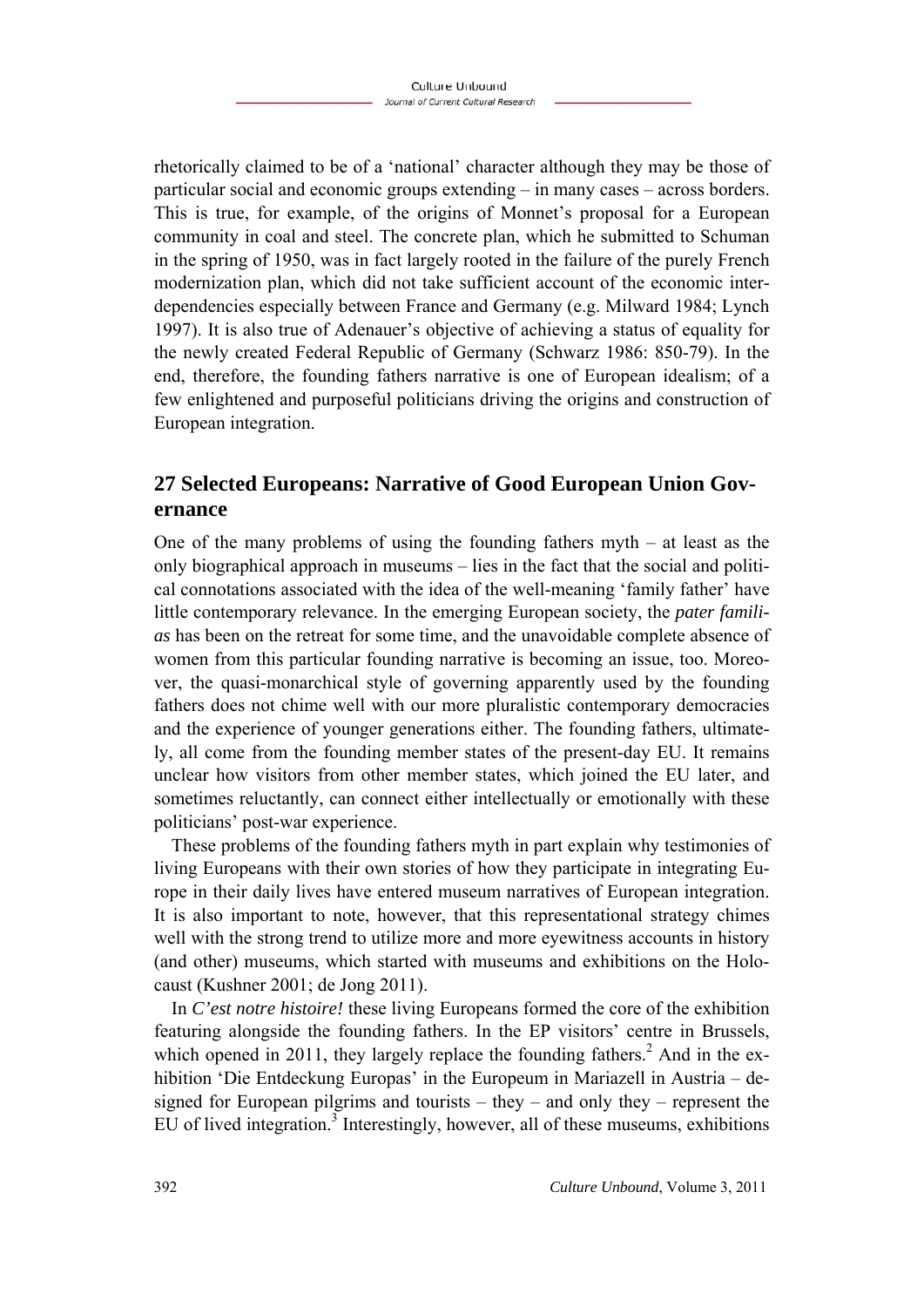and centres use a representational strategy which they claim the present-day EU has overcome as an organizational principle for the good of Europe, that is, they take what could be coined an 'intergovernmental' approach to narrating lived integration. They nominate one individual with one testimony for every member state of the EU just as *C'est notre histoire!* chose one founding father from each founding member state in addition to Monnet irrespective of the historical merits of the choice. In other words, the testimonies in the first instance do not matter because of the individual person or because of the story they have to tell, or how compelling, exciting or engaging this story might be. Rather, these Europeans are chosen in the first instance because of their nationality. They are effectively supposed to represent their member state in an attempt to draw visitors from all member states into the exhibition and its overall narrative including those from reluctant or involuntary latecomers to EU integration – something discussed in greater detail in Steffi de Jong's article in this special issue.

In its use to date, this particular biographical approach to narrating European integration and its history is characterized by three striking features. First, the selection of testimonies used is not transparent at all. The exhibition company Tempora has claimed (Benoit interview) that the combination of testimonies for *C'est notre histoire!* was not guided by any particular rationale. Nonetheless, most of the 27 testimonies clearly appear to have been neatly selected and arranged so as to cover most of the EU's major objectives and policies. Thus, the Polish eyewitness argues that 'when life is good for people, they don't want to fight wars' highlighting the EU's contribution to increasing the welfare of its citizens. The military officer from Luxembourg emphasizes that 'we all know that the priority of the EU isn't in the military sphere but rather development aid or diplomacy', thus reiterating the EU's self-image as 'normative power Europe' (Manners 2002). The Swedish employee of the multilateral European Organization for Nuclear Research centre in Geneva, finally, claims that scientific collaboration is 'all about the common European knowledge capital' to enhance the EU's competitiveness. In this latter case, the language used in the interview actually replicates one to one European Commission policy papers and rhetoric.

Second, the testimonies of positive experiences of lived integration very predominately come from well-educated middle- and upper-middle class professionals; in other words, from much more transnationally socialized and oriented elites who profit most socio-economically and culturally from European integration, just as much the same social groups derived most benefits from national integration and the creation of larger markets in the nineteenth century. The curators of course belong to these more transnationally oriented elites. In their case, using this kind of biographical approach inadvertently amounts to a quasi-autobiographical form of narrating European integration. In fact, in the case of *C'est notre histoire!*, Belgian professors from the advisory board have intimated (Dumoulin & Witte interviews) that they had to work hard to get the Tempora team to integrate an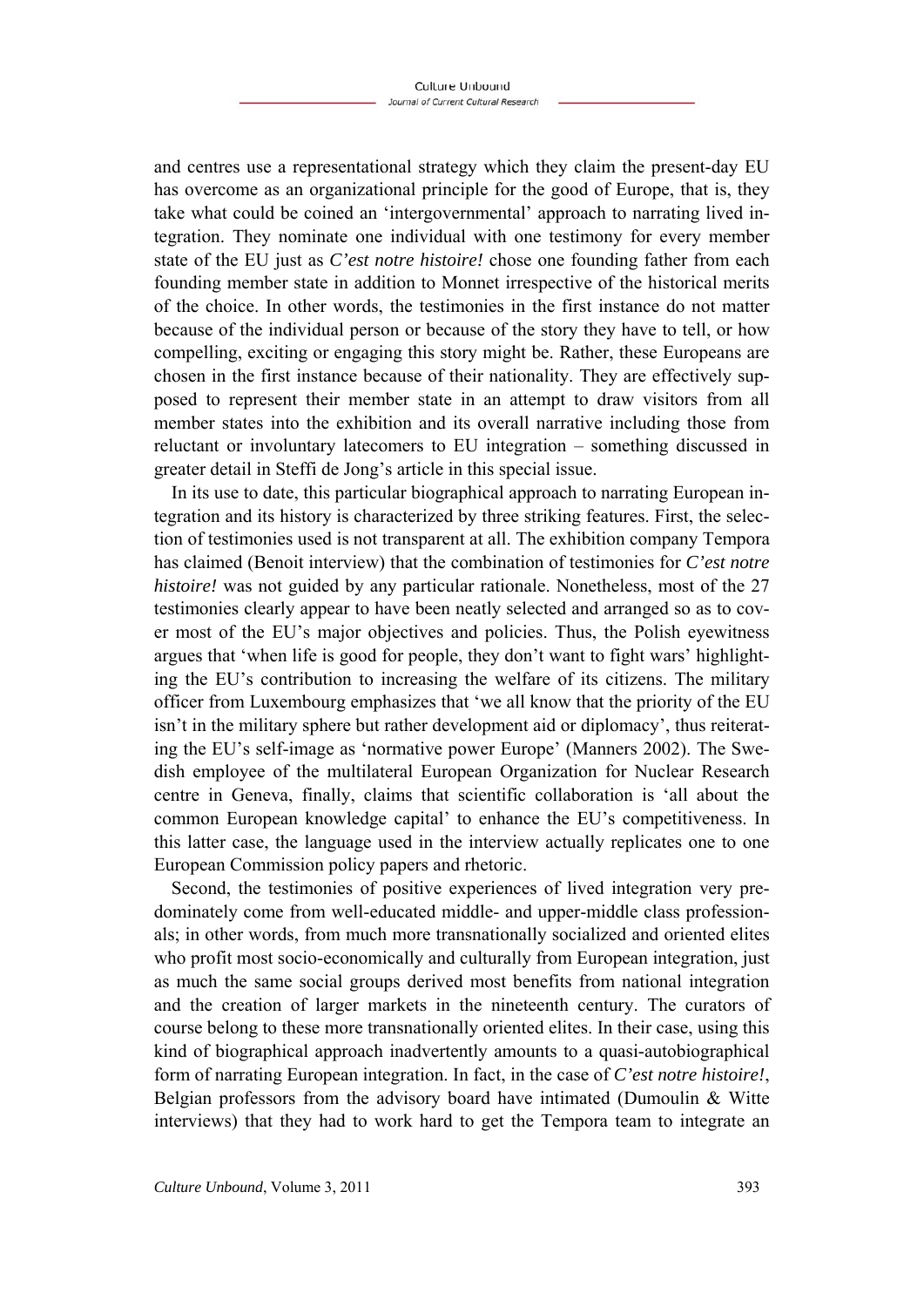older Belgian female communist as one of the 27 Europeans in order to create a contrast. But even her not easily intelligible story about gender discrimination in the 1960s could easily be understood by visitors as a complaint about a conservative Belgian state refusing to implement enlightened European equality rules enshrined in the European Economic Community treaty of 1957-8.

The organizers of the 27 testimonies used in the EP visitors' centre claim to have learned from this experience (Kleinig interview). They wanted to create a greater social mix by including, for example, a story about a Spanish truck-driver and how he has been affected in his work by EU health and safety regulations. It remains true, however, that all of these testimonies focus exclusively on what the organizers consider as the multiple benefits of European integration and EU governance (European Parliament n.d.). The testimonies will not feature – to take a random actual example from the world of EU enlargement and market liberalization – the middle-aged German butcher who has lost his job in a slaughter-house in Westphalia to a more cheaply employed Polish colleague, and who emigrates to China where he opens a small business for selling German sausages to the Chinese nouveaux riches. Yet, European integration as market integration – like globalization – clearly has created, and will continue to create, socio-economic losers as well as winners – something that could also feature in historical exhibitions on the present-day EU.

Finally, the 27 testimonies in *C'est notre histoire!* only create a narrative of the multiple alleged advantages of the EU at the time when the exhibition was conceived in 2006-7. This makes them look, in the words of one interviewee who acted as an external advisor to the project (Dumoulin interview), like 'an extension of Commission propaganda policy'. At the same time, the stories together do not constitute an intelligible chronology. The fragmentation of these individual narratives (as opposed to their standardized presentation with films on TV screens accessible in four languages) creates a dilemma for normatively driven projects like the Musée de l'Europe and the HEH in Brussels, as their initiators and organizers actually want to represent a coherent chronological narrative of the EU's past evolution and future objectives. For these projects, therefore, drawing upon such testimonies can only ever complement other, more traditional modes of narrating history as a chronology of events.

#### **Museum Visitors: Transnational Narratives of Diversity**

It may be at least in part these and other problems associated with the founding fathers and the selected 27 Europeans narratives that are currently motivating the search for suitable means to integrate the visitor and his or her experience of lived integration into museums. This constitutes a possible third biographical approach to narrating European integration, which has advantages, but also pitfalls for curators. This approach is embedded in a much larger trend to narrate history in muse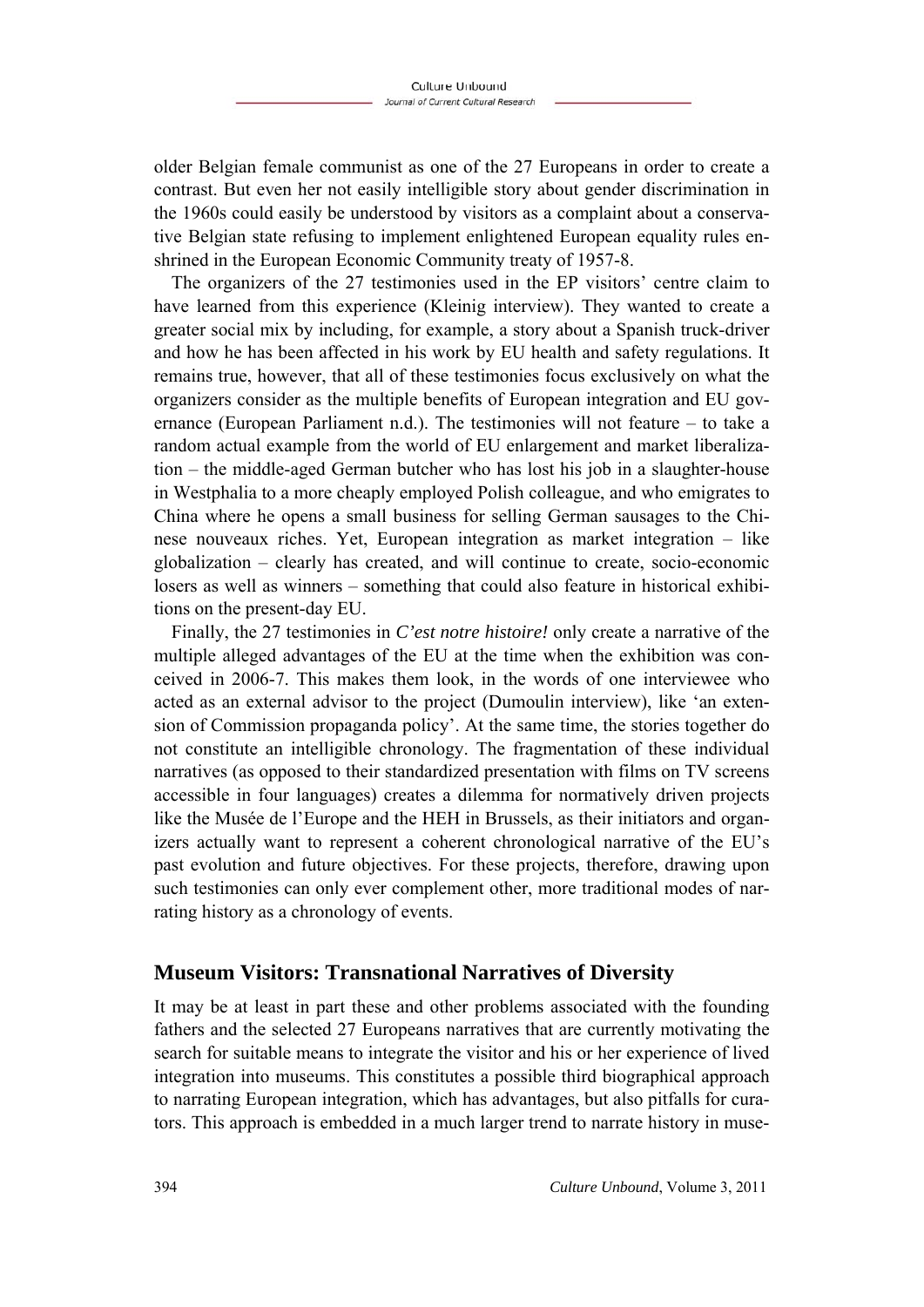ums as history from below, which is clearly influenced by perspectives from social, oral and gender history and anthropology. In this kind of narrative, the history of great men is supplemented or even supplanted by the history of ordinary men, women and children and their historical experiences. In a study of museums devoted to the two world wars, Thomas Thiemeyer (2010) has recently observed the same phenomenon. He has characterized this trend as a shift from the 'Personalisierung' of history – in the form of the great men – to a 'Personifizierung' of history – in the form of stories of acting or suffering individuals who are unknown (Bergmann 1997; Thiemeyer 2010: 146). This strategy also introduces an emotional human touch into the museum, which in turn can attract visitors, who identify with these (other) ordinary citizens.

At the same time, the trend towards personifying history is also being accelerated by the drive to involve visitors more through interactive devices. The greater use of museum websites, new interactive technologies that can link visitors in different museums and of social network sites can create potential for allowing the visitors to tell their own stories about 'Europe' – something that Alec Badenoch also points out in his article in this special issue in his discussion of the *Virtual Exhibit* project and its planned future interactive features. This approach apparently is also one of the options being considered by the HEH project team. The resulting new opportunities for creating testimonies in a less structured or strategic manner would probably be welcomed by contemporary historians as a valuable source. In fact, to date, sociological and historical research has completely neglected the oral history of cross-border experiences in post-war Europe.

This third biographical approach to Europe also has its potential problems, however, especially for the initiators and organizers of normatively driven projects like the Musée de l'Europe and the HEH. These include, first of all, that most of the testimonies generated in this way and included in some form in museums and exhibitions are unlikely to speak to any links to the present-day EU and its policies. Visitors recounting their transnational experiences may well be oblivious to the EU's role in facilitating them. Thus, the Spanish truck-driver, if allowed to speak freely and not forced to respond to strategically formulated questions, may well talk about his trips across Europe and how he first ate Norwegian brown cheese and thought it was a caramel dessert, for example. But he will probably not discuss how his trips across Europe might have been induced by the creation of a common market with increased intra-European trade or how he has recently enjoyed extended periods of sleep thanks to EU health and safety regulations.

Secondly, the diversity of languages used in Europe could mean that only a fraction of any such testimonies by visitors of a website or the actual museum or exhibition would be intelligible to other visitors. The EP visitors' centre has actually dubbed all testimonies to make them accessible in all 23 official EU languages. It is highly likely that the HEH project will do the same. No national or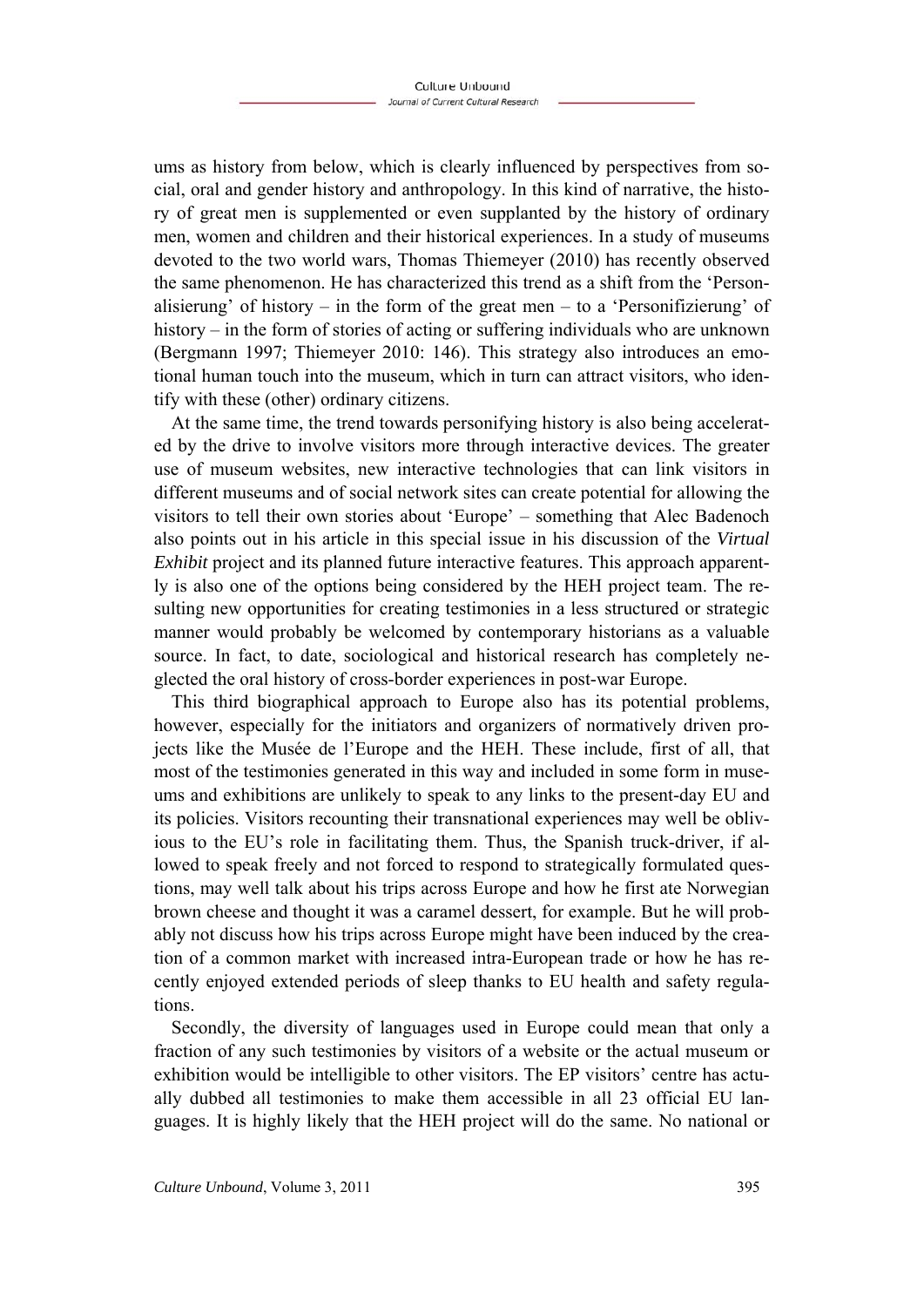regional museum could possibly afford the EU institutions' language policy and practice, however. Curators could of course play with testimonies in different languages as illustrating Europe's diversity in unity. But unity would be absent from such an impressionist mosaic. If the curators wanted to represent the aspect of unity (or economic and political integration), as is clearly the case with the normatively driven projects, they would then have to represent it in a more structured section of their museum or exhibition.

Thirdly, without guidance visitors might find it easier to make normative statements about 'Europe' and what they like or dislike about it or the EU more concretely, rather than giving testimonies of past experiences of lived integration. Such normative statements could well be very interesting, too. They have been used, for example, for the contemporary history section of the National Museum of Scotland in Edinburgh where they highlight the great diversity of ideas and images of Scotland and of the views and preferences of the people from various backgrounds who live there. Yet this form of biographical approach might be more suitable for the end of an exhibition, as a kind of afterthought and perspective to the future, rather than as an integral part of any narrative of the history of European integration. Indeed, the initial report by the HEH expert committee (Sachverständigenausschuss 2008) has already suggested that visitors should be encouraged to express their views on the (future of the) EU including, for example, the question of its further enlargement to include a country like Turkey, at the end of the future permanent exhibition.

Nonetheless, visitor testimonies as a biographical approach have one major advantage, and this is their potential for bringing out the contested nature of European integration and the EU; without any political control by curators following the example of 'Big Brother' in George Orwell's novel *1984*, such visitor testimonies are bound to produce a multitude of different views of 'Europe' and of the EU, including critical or negative ones. Such a pluralistic approach to generating and using visitor testimonies would most likely not only make this form of biographical approach much more credible in the eyes of visitors compared to any strategically manipulated selection; it would also reflect adequately the decline of the socalled permissive consensus about the greater good of integration without citizens taking much interest in it, and the evolution of the EU towards a trans- and supranational polity in which issues become much more politicized and contested just as in the political systems of the member states (e.g. Kaiser, Leucht & Rasmussen 2009).

## **Biographical Approaches to Representing European Integration (History)**

The current process of transnationalizing narratives in history museums and exhibitions forms part of a larger search for new narratives – narratives that chime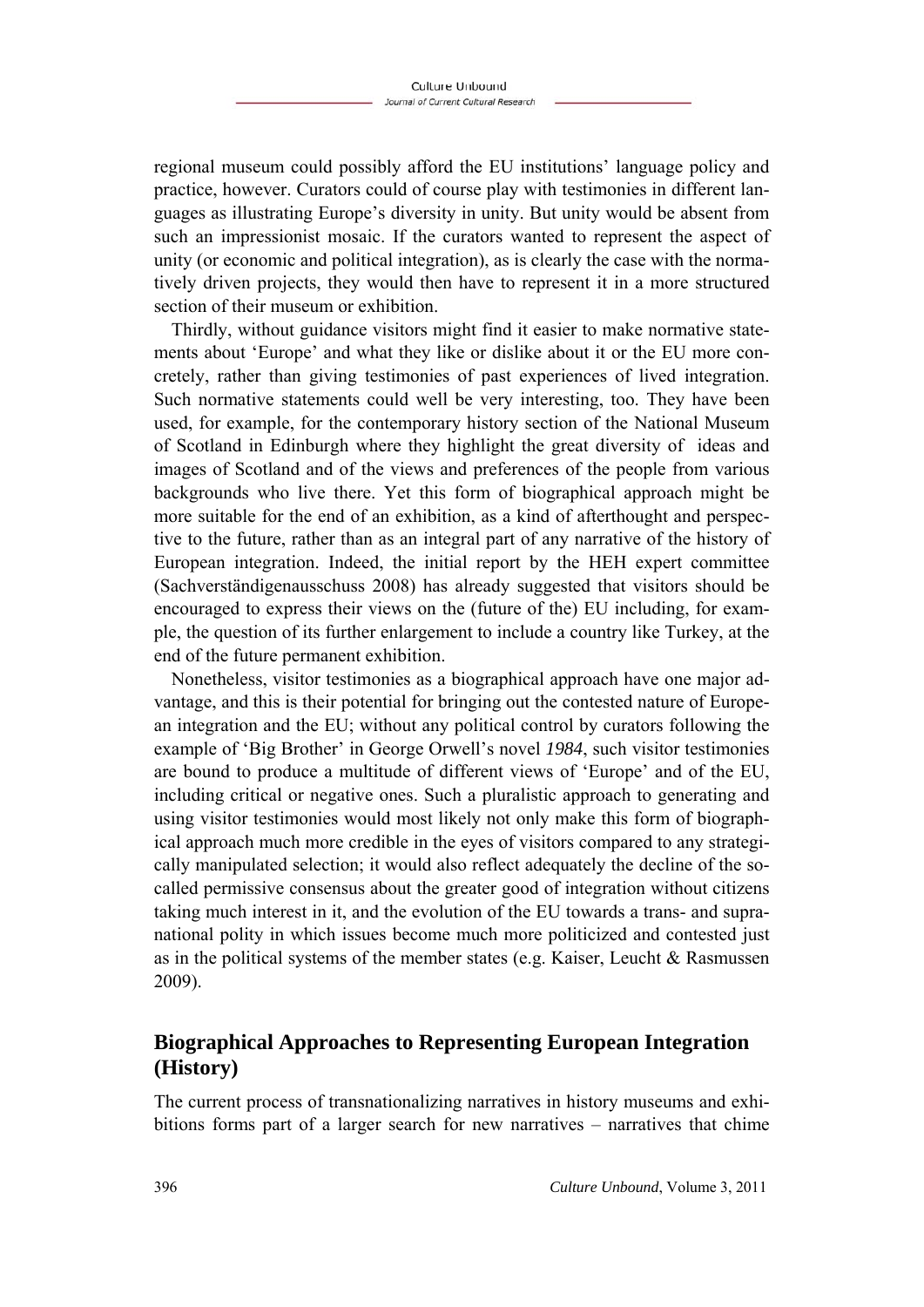more with our contemporary experience of the nation-state as bounded and limited in its capacity to act purposefully with a view to providing its citizens with internal and external security and welfare. To some extent, this search for new narratives extends beyond museums to other cultural forums. Thus, the European Cultural Foundation has started a programme, *Narratives for Europe*, for example.<sup>4</sup> Any more transnational narratives of this kind will have to address the history of the present-day EU in one form or another, however. The EU has not been the only driving force behind processes of transnationalization. However, it has contributed very significantly to taming nation states and making their borders much more porous. For the founding member states, it has been at the core of their shared history for more than fifty years already.

This poses the challenge to museums of how to narrate what at first sight appears to be a fairly boring institutional history without much drama. The three biographical approaches discussed in this article promise a way out of this dilemma for curators. Whereas contemporary historians have on the whole emphasized the importance of structural factors for European integration such as the economic benefits of market integration or the importance of the Cold War and United States support for the present-day EU in its early years (Kaiser & Varsori 2010), the focus on individuals is an attractive option for museums. It has at least the potential for engaging the visitors with private stories and through the destinies of individuals. Even the founding fathers narrative could be made much more dramatic than in *C'est notre histoire!*. Thus, it could document Schuman's escape from German internment, Adenauer's interrogation by the Gestapo, the secret police of the National Socialists, and Spaak's work for the Belgian government in exile, for example. This narrative of great men could also employ other means of visualizing their role in the origins of European integration, especially television and radio footage.

Quite apart from the question of its historiographical validity, however, the founding fathers myth as a museum narrative has one crucial downside: it is difficult to enlarge beyond the founding member states. Unlike in the American experience of the western frontier and expansion, the 'core Europeans' have not created tabula rasa (such as by leaving a trail of thousands of dead Red Indians) to extend their 'Empire' (Zielonka 2006). Rather, in the struggle for transnational narratives of shared history they have to acknowledge and accommodate different collective memories and memory cultures in countries from Sweden to Poland, whether they are influenced by the national welfare state myth and greater degrees of Euro-scepticism as in Scandinavia, for example, or the widespread preoccupation with suffering under Stalinism in East-Central Europe (Leggewie 2011). Wherever possible, co-opting what may be termed the EU's enlargement fathers like the Spanish Prime Minister Filipe González or the Polish President Lech Wałęsa may help to update the founding fathers narrative for the enlarged EU of 27 member states. This would involve trying to encompass not just the origins of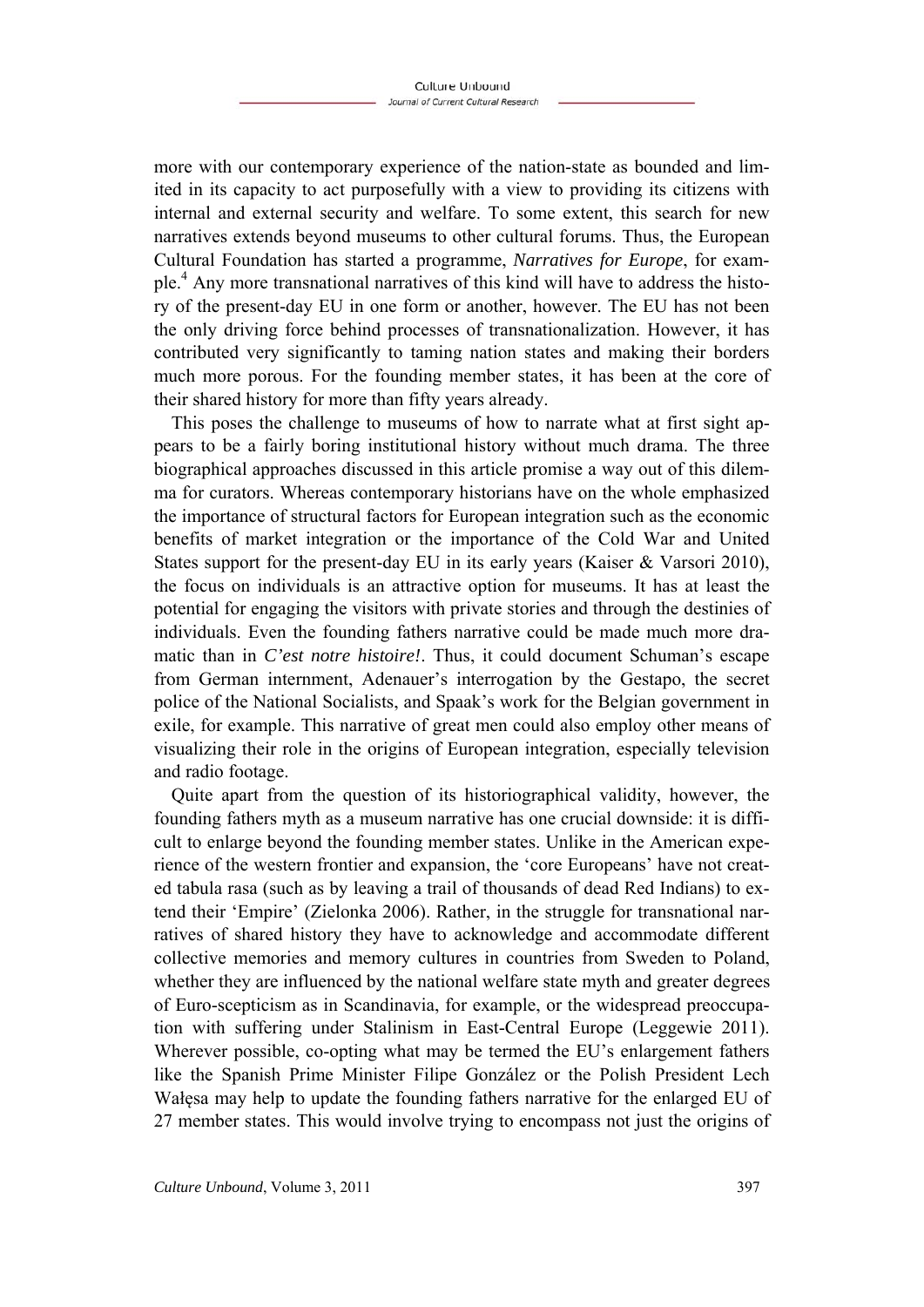European integration, but also the subsequent democratic transitions and the EU's spatial expansions.

Yet it may not only be historically more appropriate and normatively more honest, but also more effective for museums and exhibitions confronting sceptical visitors to opt for narrative pluralism. Personifying the narration of European integration while avoiding strategic choices to praise EU policies would almost inevitably produce such narrative pluralism. However, even narratives of 'great men' have potential for bringing out the diversity of experiences and preferences – for example if leading politicians like the British Prime Minister Winston Churchill or the Swedish Prime Minister Olof Palme were included – politicians, who either supported 'core Europe' integration, but opposed their country's participation as in the case of Churchill, or who fought for a kind of 'Europe' quite different from the present-day EU as in the case of Palme.

It is of course doubtful whether those responsible for new museum projects and exhibitions or revisions of existing museums are sufficiently open-minded about tolerating or even, promoting the integration of conflicting narratives of the history, motives and objectives of the present-day EU. For the moment, it appears that at least the normatively driven projects like the Musée de l'Europe and the HEH are in search of their own romantic narrative of European integration. In their narration, the valiant pro-European forces from the 'founding fathers' to Commission President José Barroso and the former EP president and initiator of the HEH plan, Hans-Gert Pöttering, are fighting the likes of Margaret Thatcher and Geert Wilders who have hoped, or are still hoping, to radically transform or even abolish the EU. Yet, they – and those who support their diverse alternative views of 'Europe' and its contemporary history and future – are just as much part of the history of European integration as Barroso, Pöttering and the so-called founding fathers.

**Wolfram Kaiser** is Professor of European Studies at the University of Portsmouth. His publications include (with S. Krankenhagen and K. Poehls), *Europa ausstellen. Das Museum als Praxisfeld der Europäisierung* (Cologne: Böhlau, 2012); (ed. with A. Varsori), *European Union History. Themes and Debates* (Basingstoke: Palgrave, 2010); *Christian Democracy and the Origins of European Union* (Cambridge: CUP, 2007).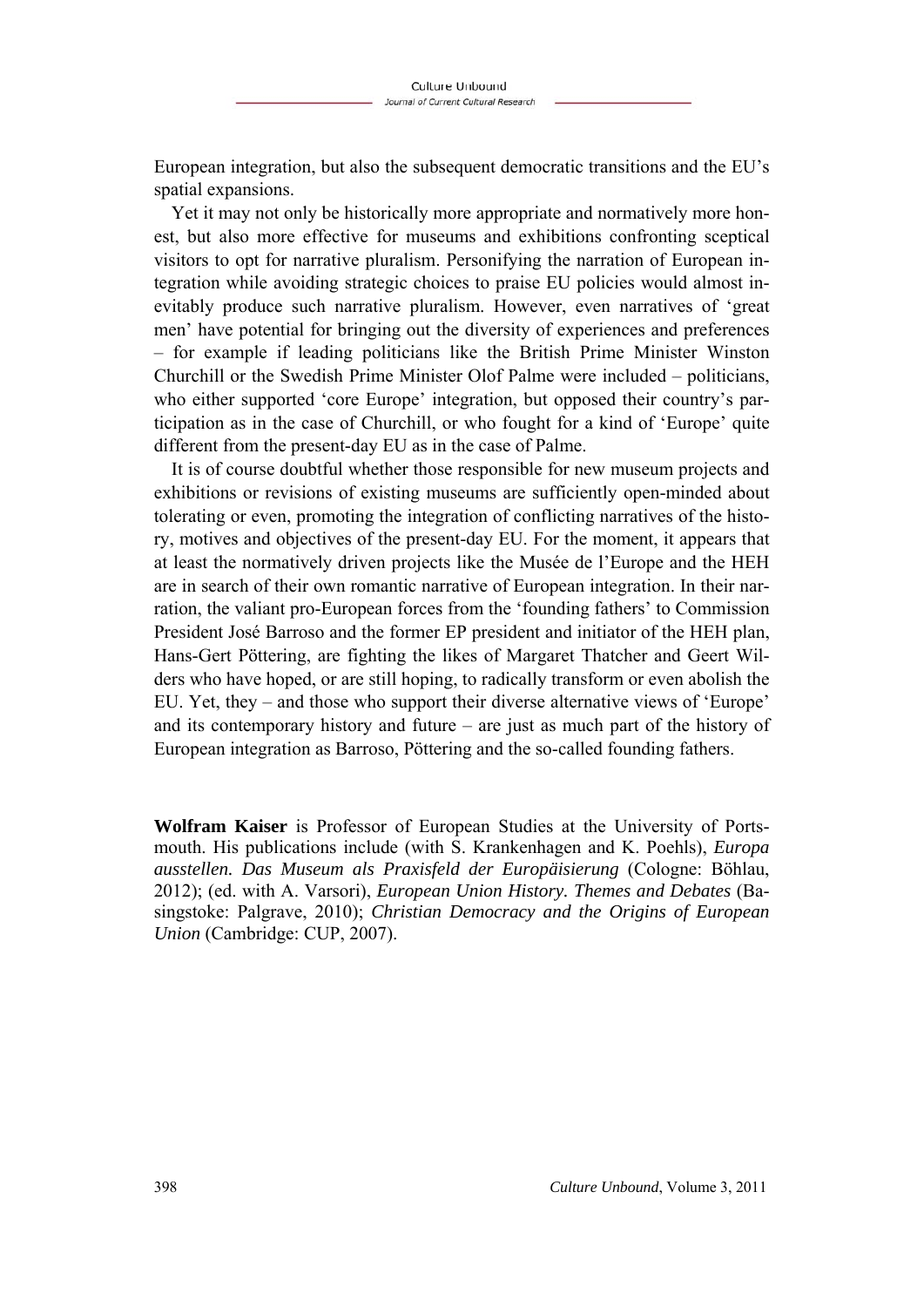#### **Notes**

- 1 Musées-Maisons des pères de l'Europe, Pressekonferenz des Netzwerks der Häuser der Gründerväter Europas anlässlich der Einführung des Projekts "politischer Tourismus", 5 May 2010; Halleluja Europa!, *Financial Times Deutschland*, 5 May 2010; Plans unveiled for 'political tours' of EU founding fathers:
- http://www.theparliament.com/no\_cache/latestnews/news-article/newsarticle/plans-unveiledfor-political-tours-of-eu-founding-fathers/ (accessed 11/07/31). 2 http://visitbrussels.be/bitc/static/front/img/db/ContentArticle\_408/img\_3368.pdf (accessed
- $11/07/31$ ).
- $\frac{3}{4}$  http://www.mondial-congress.com/locationfinder/pdf/Europeum.pdf (accessed 11/07/31).
- http://www.eurocult.org/content/narratives-europe (accessed 11/07/31).

### **References**

- Anderson, Benedict (1983): *Imagined Communities. Reflections on the Origin and Spread of Nationalism*, London: Verso.
- Baring, Arnulf (1982): *Im Anfang war Adenauer. Die Entstehung der Kanzlerdemokratie*, Munich: dtv.
- Berger, Stefan & Chris Lorenz (eds) (2010): *Nationalizing the Past. Historians as Nation Builders in Modern Europe*, Basingstoke: Palgrave Macmillan.
- Bergmann, Klaus (1997): "Personalisierung, Personifizierung", Klaus Bergmann & Aleida Assmann (eds): *Handbuch der Geschichtsdidaktik*, Seelze-Velber: Kallmeyer, 298-300.
- Boswell, David & Jessica Evans (eds) (1999): *Representing the Nation: A Reader. Histories, Heritage and Museums*, London: Routledge.
- Jong, Steffi de (2011): "Bewegte Objekte. Zur Musealisierung des Zeitzeugen", Sibylle Schmidt, Sibylle Krämer & Ramon Voges (eds): *Politik der Zeitzeugenschaft. Zur Kritik einer Wissenspraxis*, Bielefeld: transcript, 243-264.
- Kaiser, Wolfram, Stefan Krankenhagen & Kerstin Poehls (2012): *Europa im Museum. Europäisierung als kulturelle Praxis*, Cologne – Weimar – Vienna: Böhlau.
- Kaiser, Wolfram & Stefan Krankenhagen (2010): "Europa ausstellen. Das Museum als Praxisfeld der Europäisierung", Michael Gehler & Silvio Vietta (eds): *Europa – Europäisierung – Europäistik. Neue wissenschaftliche Ansätze, Methoden und Inhalte*, Vienna – Cologne – Weimar: Böhlau, 181-197.
- Kaiser, Wolfram & Antonio Varsori (2010): *European Union History: Themes and Debates*, Basingstoke: Palgrave Macmillan.
- Kaiser, Wolfram, Leucht, Brigitte & Morten Rasmussen (2009): *The History of the European Union: Origins of a Trans- and Supranational Polity 1950-72*, Abingdon: Routledge.
- Kaiser, Wolfram (2007): *Christian Democracy and the Origins of European Union*, Cambridge: Cambridge University Press.
- Kushner, Tony (2001): "Oral History at the Extremes of Human Experience: Holocaust Testimony in a Museum Setting", *Oral History*, 29:2, 83-94.
- Leggewie, Claus (2011). *Der Kampf um die europäische Erinnerung. Ein Schlachtfeld wird besichtigt*, Munich: C.H. Beck.
- Lynch, Frances M.B. (1997): *France and the International Economy: From Vichy to the Treaty of Rome*, London: Routledge, 1997.
- Malmborg, Mikael af (1994): *Den ståndaktiga nationalstaten: Sverige och den västeuropeiska integrationen 1945-1959*, Lund: Lund University Press.
- Manners, Ian (2002). "Normative Power Europe: A Contradiction in Terms?", *Journal of Common Market Studies*, 40:2, 235-258.